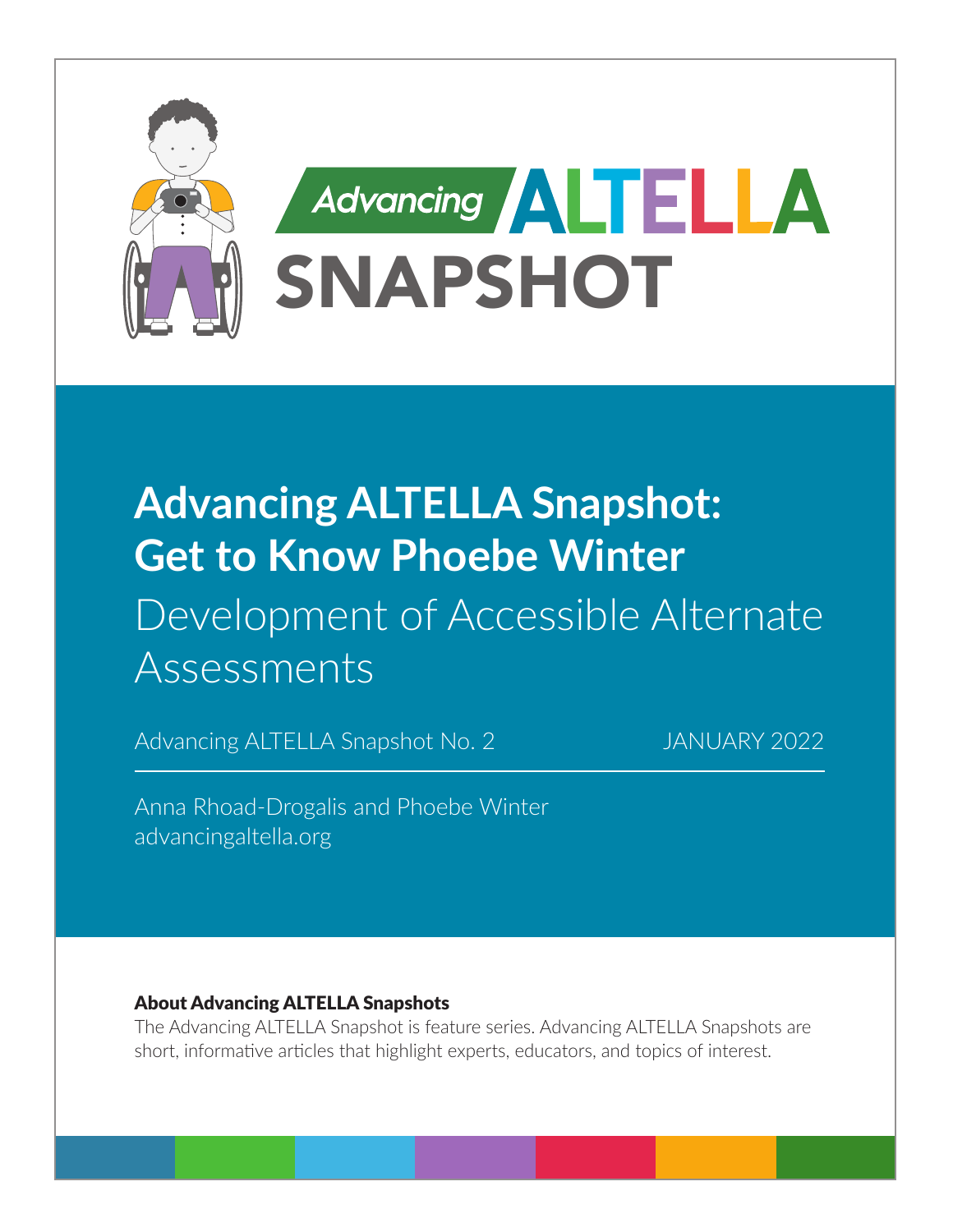

## **Phoebe Winter:**  THE FACTS

#### **TITLE:**

Consultant in Large-scale Measurement Application and Research

#### **AREA OF INTEREST:**

Development of accessible alternate assessments

### Get to know Advancing ALTELLA expert: Phoebe Winter

Dr. Phoebe Winter has studied measurement, evaluation, and statistics. After beginning her career in state departments of education, she became interested in the connections between policy, psychometrics, and practice. She has been working as a consultant in the application and research of large-scale educational measurement with organizations, such as the Council of Chief State School Officers, for the past 25 years. Winter currently serves on advisory groups for state assessments, including English language proficiency and alternate English language proficiency assessments.

"My work has focused on strengthening the validity of uses and interpretations of results from educational measurements for all students, especially students with disabilities and multilingual learners, but also students who do not have an identified educational need," Winter says.

Winter has collaborated in the design and development of largescale and classroom-based assessments that incorporate tools educators can use to better assess student knowledge, skills, and understanding. She has also developed guidelines for item templates that are used to assess the English language skills of students with the most significant cognitive disabilities. Her most recent work focuses on accessibility of assessments, particularly online and device-based assessments.

Winter suggests that assessments should be designed from the beginning so that they are flexible in how they are administered and in how students can respond. She emphasizes the importance of being prepared to adjust pilot and field testing when accessibility features are not working as intended and additional tools are needed. She recommends using cognitive labs, a method that includes observing and interviewing students and test administrators to understand how they experience test items.

"While cognitive labs can be resource-draining, careful design and consideration of what we want to learn from the cognitive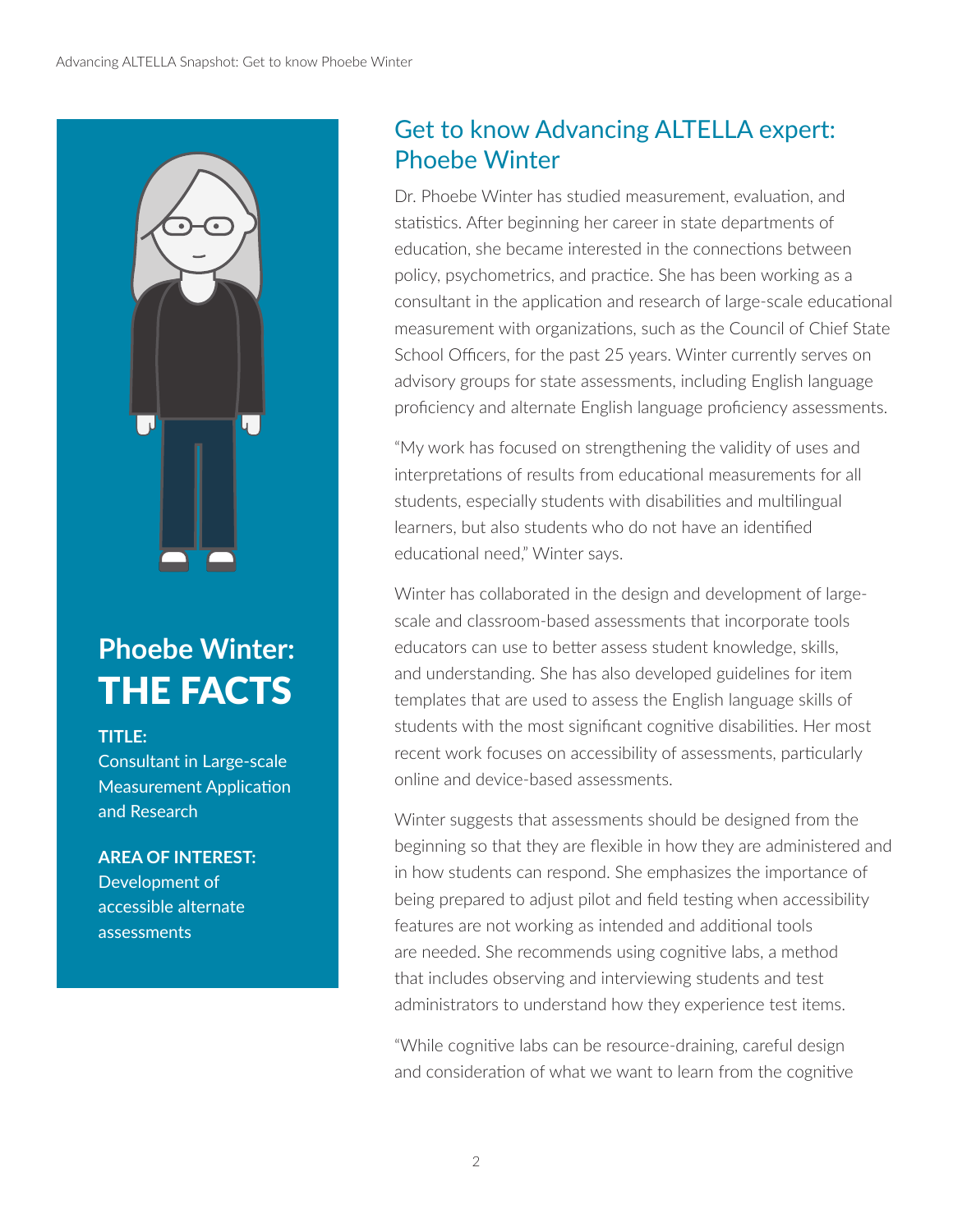labs, timed appropriately in the development and design process, can provide invaluable information that saves resources in the long run. Small try-outs and pilot tests of targeted item types or of new ways of addressing constructs are relatively efficient ways to innovate and collect data on the efficacy of innovations," she says.

Another important consideration when developing assessments is distinguishing between the effects of a disability and the student's English language skills.

"One way to do that is by providing a wide range of tools and modalities for a student to use to demonstrate English language proficiency. It's exciting to see researchers and educators with expertise in linguistics, English learners, students with disabilities, and cognition working together to consider this important issue. I think their work will help us learn how to measure students' English language skills and help teachers support students in acquiring these skills," she says.

She also discusses the importance of involving individuals who are experts at developing assessments and experts at educating students with the most significant cognitive disabilities.

"Item writers with expertise in educating students with significant cognitive disabilities and multilingual learners with disabilities, who have high expectations around what students can learn, working with experts in test design and item development, would be the ideal development scenario," Winter says. "Having joint and interactive item development, if possible, would allow writers to learn from each other. Training should include providing an understanding of the target population's skills, needs, and expectations for their education."

Winter thinks it is an exciting time to be in the field of educational measurement, as new technologies are emerging.

"The advent of computer and other device-involved testing provides us with ways to better assess the constructs we're trying to measure. I would like to see the field consider innovative approaches to measurement, beginning with considering how we would know a student's standing on a construct and then considering ways we might measure it. Although this is a tenet of principled test development, I think we tend to limit ourselves to available, familiar item types and platforms, partially out of practicality and limitations on resources. I will say that researchers and test developers working with English learners and students with disabilities are moving innovation forward," Winter says.